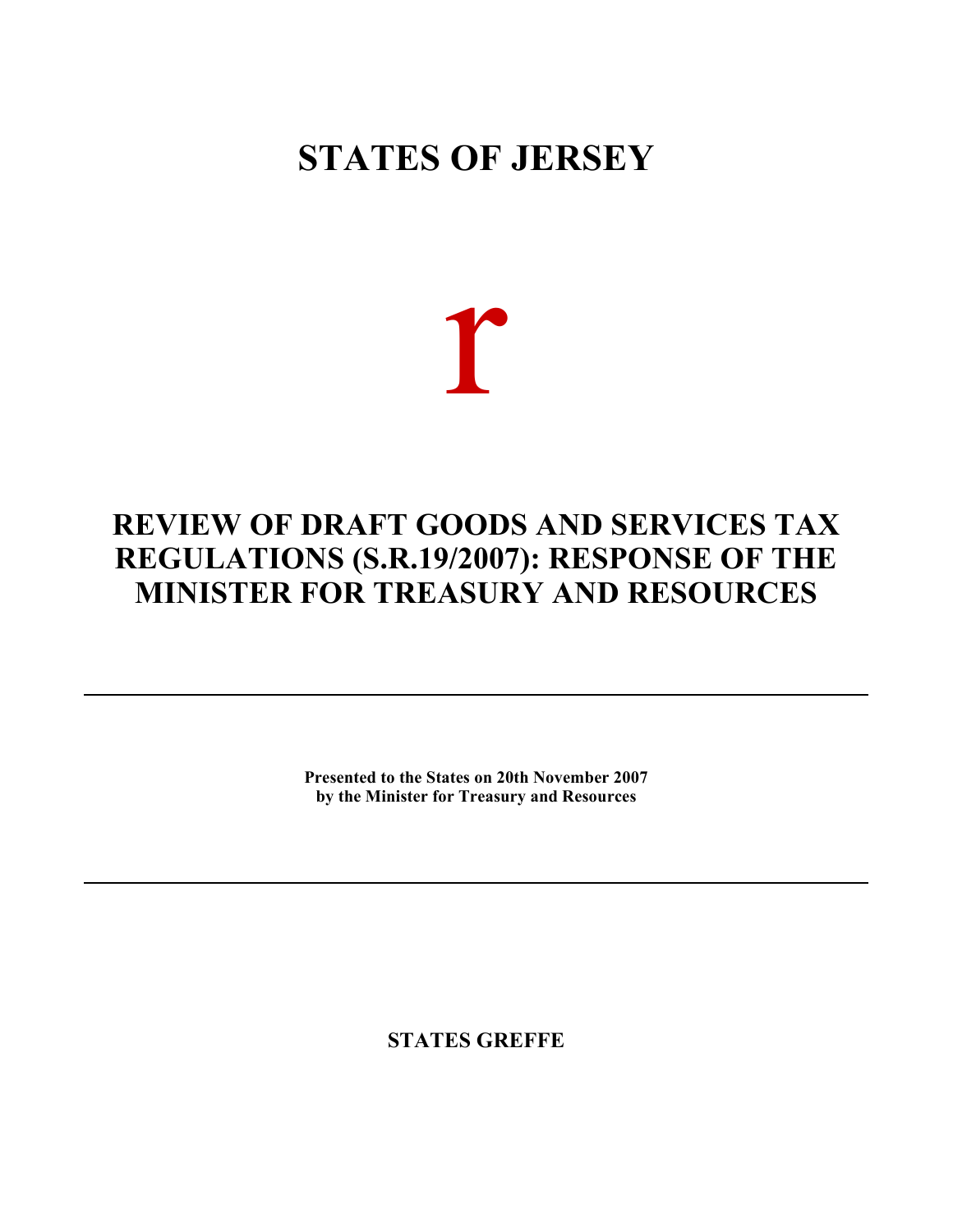#### **REVIEW OF DRAFT GOODS AND SERVICES TAX REGULATIONS (S.R.19/2007): RESPONSE OF THE MINISTER FOR TREASURY AND RESOURCES**

#### **1. Introduction**

 My overall reaction to this Report is that it is a comprehensive, considered and well-researched review of the draft Regulations. It is consistent with, and complements, the 2 previous reports on Goods and Services Tax (GST).

#### **2. Findings in the Report**

- (a) **Administrative and technical procedures in relation to the States businesses**  I am pleased the Panel is satisfied that the proposed procedures are in accordance with standard practice in other jurisdictions.
- (b) **Margin scheme for second-hand vehicles –** This scheme was previously considered and recommended in the Scrutiny Report on the draft Law (S.R.7/2007: paragraphs 99-108). The continued support for this scheme is appreciated. As stated, similar schemes for other types of second-hand goods will be considered on an individual basis.
- (c) **Refund scheme for Charities –** I am very conscious and supportive of the work carried out by Charities and the special role they play in Jersey. As a result, I was keen to honour my previous commitments (the pay and claim scheme). The total package with exemption for supplies is probably the best anywhere in the world and certainly avoids the complexity under the U.K. Value Added Tax (VAT) system.
- (d) **Review of definition of Charities**  Whilst I am not entirely sure that the Income Tax Office is the appropriate department to undertake such a review, I do agree that a review should be undertaken. While this review would not be retrospective, it would apply to future requests for charitable status in respect of the Income Tax Law.
- (e) **Non-Governmental Charities Commission –** as the Panel points out, there has been a consultation paper issued by the Jersey Law Commission. In addition to this, the Jersey Financial Services Commission has also carried out some work in this area. I would agree that the setting up on an independent Commission would be advantageous.
- (f) **Exemptions for childcare, private schools, and burial and cremation services**  I believe that it is right and necessary to ensure equity in relation to the costs for childcare and the non-charity fee paying schools. In respect of the burial and cremation exemptions, as highlighted in the Panel's Report, the exemption is targeted and manageable.
- (g) **Zero-rating of the conversion of non domestic buildings to residential use and the disposal of a business as a going concern** – This addition to allow zero-rating in respect of the conversion was recommended by Scrutiny in their second Report. It provides a measure of equity in respect of those people who are doing a real, genuine conversion. The zero-rating on the sale of a business is a standard provision and was added to remove any ambiguity.
- (h) **Zero-rating extension of hotel accommodation until 31st December 2007**  I reiterate my apology to the Panel for not informing them of this proposed Regulation sooner which prevented them from having the opportunity to fully the consider the implications. This was not intentional or deliberate. Due to the uniqueness of the industry, difficulties were being experienced in relation to the production of Jersey holiday brochures for next year – traditionally contracts are negotiated annually in July and the brochures printed around August/September. The hoteliers and tour operators were experiencing problems this year in respect of the inclusion/exclusion of GST – particularly as at that time the actual start date was not fixed. Under existing transitional